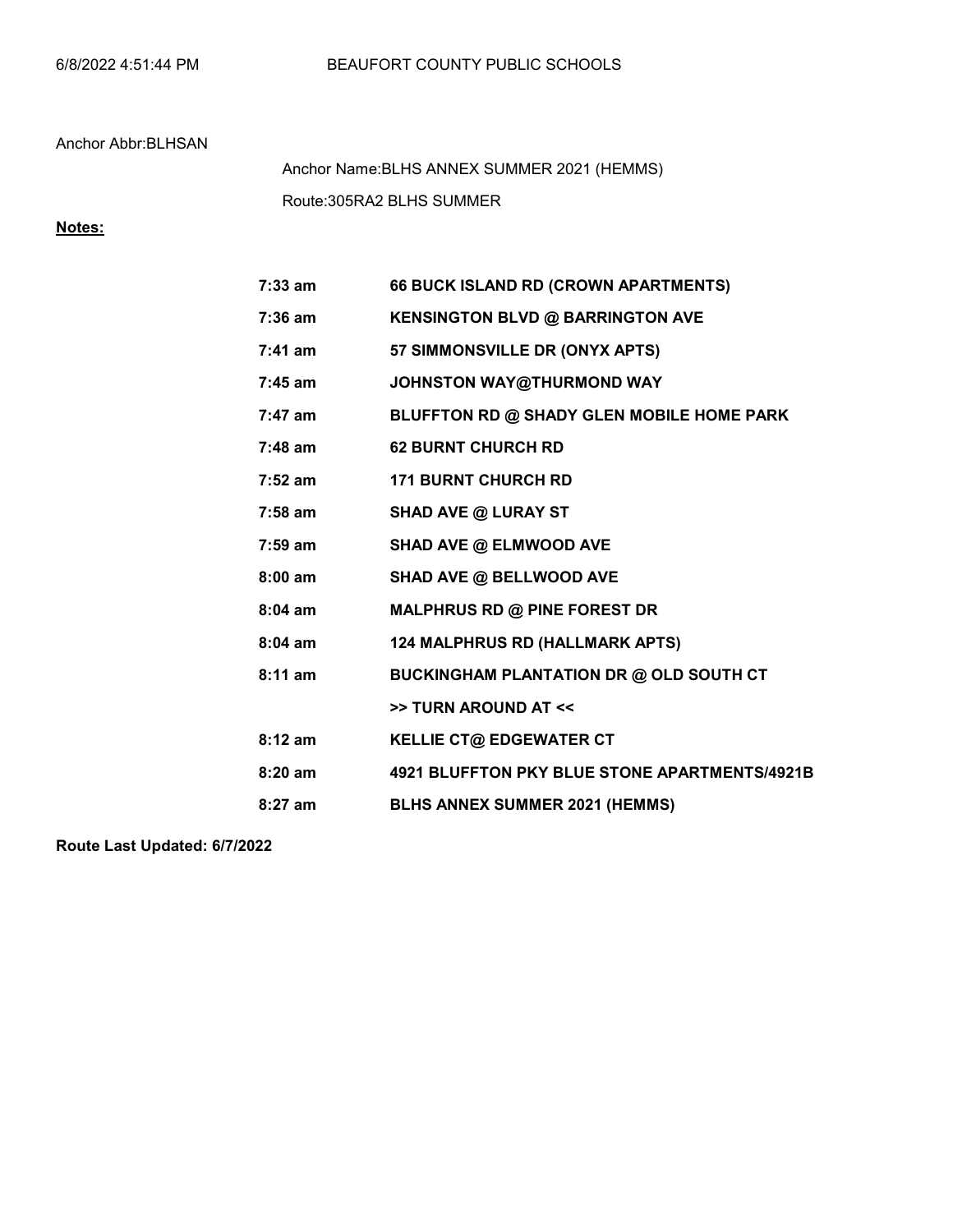Route:305RP2 BLHS SUMMER Anchor Name:BLHS ANNEX SUMMER 2021 (HEMMS)

# Notes:

| 12:45 pm   | <b>BLHS ANNEX SUMMER 2021 (HEMMS)</b>          |
|------------|------------------------------------------------|
| $12:50$ pm | BUCK ISLAND RD@OLD FARM RD (MEADOWBROOK SUBD)  |
| 12:52 pm   | KENSINGTON BLVD @ BARRINGTON AVE               |
| 12:57 pm   | 57 SIMMONSVILLE DR (ONYX APTS)                 |
| $1:01$ pm  | BLUFFTON RD @ SHADY GLEN MOBILE HOME PARK      |
| $1:02$ pm  | JOHNSTON WAY@THURMOND WAY                      |
|            | >> TURN AROUND AT <<                           |
|            | >> TURN AROUND AT <<                           |
| $1:06$ pm  | <b>62 BURNT CHURCH RD</b>                      |
| $1:09$ pm  | <b>171 BURNT CHURCH RD</b>                     |
| $1:16$ pm  | SHAD AVE @ FAIRWOOD AVE                        |
| $1:17$ pm  | SHAD AVE @ BELLWOOD AVE                        |
| $1:21$ pm  | MALPHRUS RD @ PINE FOREST DR                   |
| $1:21$ pm  | 124 MALPHRUS RD (HALLMARK APTS)                |
|            | >> TURN AROUND AT <<                           |
| $1:28$ pm  | <b>BUCKINGHAM PLANTATION DR @ OLD SOUTH CT</b> |
| $1:29$ pm  | <b>KELLIE CT@ EDGEWATER CT</b>                 |
| $1:37$ pm  | 4921 BLUFFTON PKY BLUE STONE APARTMENTS/4921B  |
|            |                                                |

Route Last Updated: 6/7/2022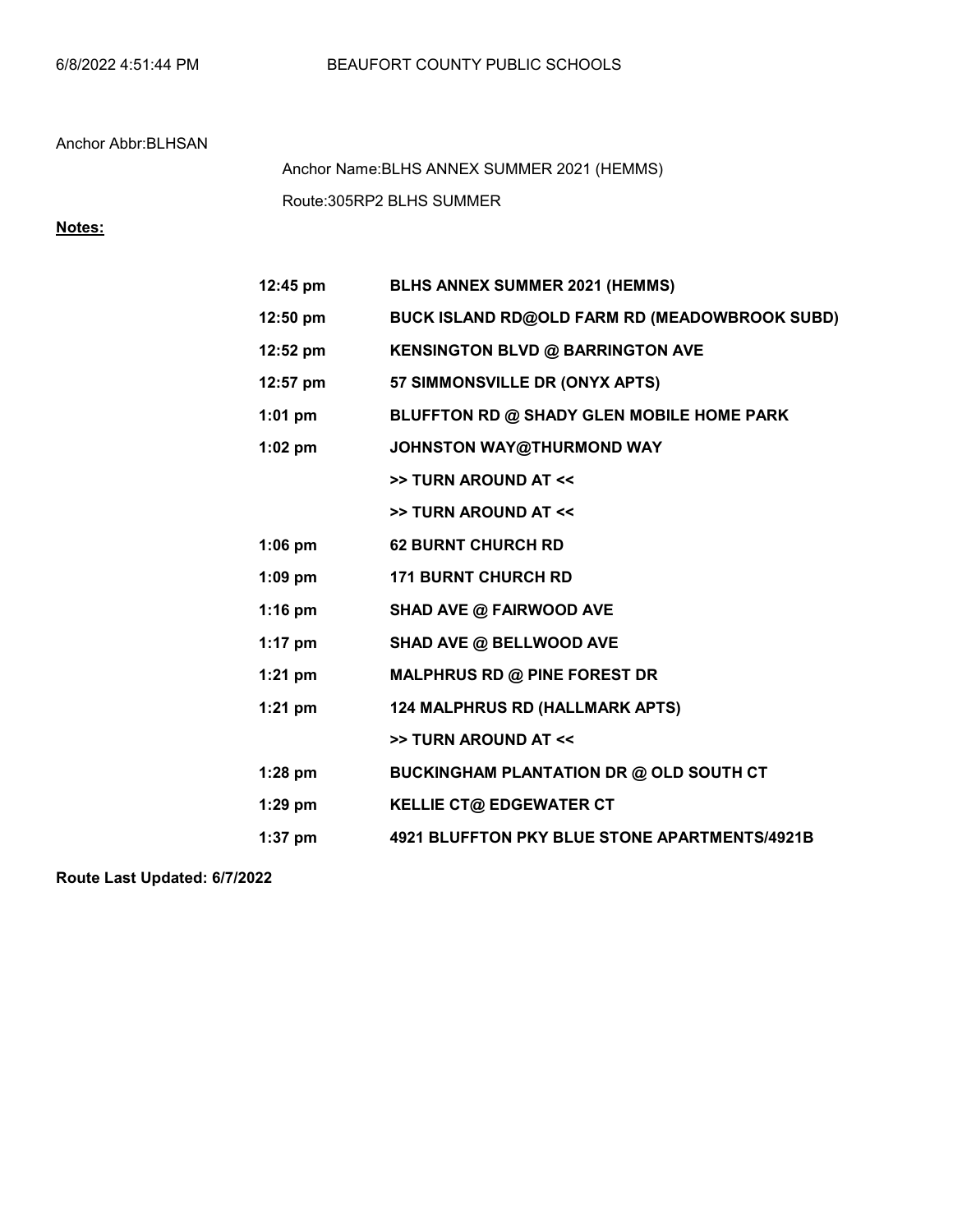### Anchor Abbr:MMS

Route:307RA2 HEMMS SUMMER (4) BLHS AM Anchor Name:H E MCCRACKEN MIDDLE SCHOOL

## Notes:

| $7:36$ am         | SAVANNAH OAK DR @ RUNNING OAK DR S            |
|-------------------|-----------------------------------------------|
| 7:38 am           | SWAMP WHITE OAK DR @ SAVANNAH OAK DR          |
| 7:47 am           | <b>RUDDER RUN @ ADRIFT LANE</b>               |
| $7:49$ am         | <b>137 MAY RIVER RD.</b>                      |
| $7:50$ am         | MAY RIVER RD @ MAMMY GRANT RD                 |
| $7:56$ am         | 39 HAIGLER BLVD #F5                           |
| 7:56 am           | <b>39 HAIGLER BLVD</b>                        |
|                   | >> TURN AROUND AT <<                          |
| $8:08$ am         | BUCK ISLAND RD@OLD FARM RD (MEADOWBROOK SUBD) |
| $8:08$ am         | 66 BUCK ISLAND RD (CROWN APTS)                |
| $8:10 \text{ am}$ | <b>KENSINGTON BLVD @ BARRINGTON AVE</b>       |
|                   | >> TURN AROUND AT <<                          |
| $8:14$ am         | 20 SIMMONSVILLE(AVALON SHORES GAZEBO)         |
| $8:17$ am         | SIMMONSVILLE RD @ BAYWOOD DR                  |
| $8:22$ am         | <b>CROSSINGS BLVD @ THREE OAKS LN</b>         |
| $8:28$ am         | <b>BLHS ANNEX SUMMER 2021 (HEMMS)</b>         |
| $8:28$ am         | <b>H E MCCRACKEN MIDDLE SCHOOL</b>            |
|                   |                                               |

Route Last Updated: 6/7/2022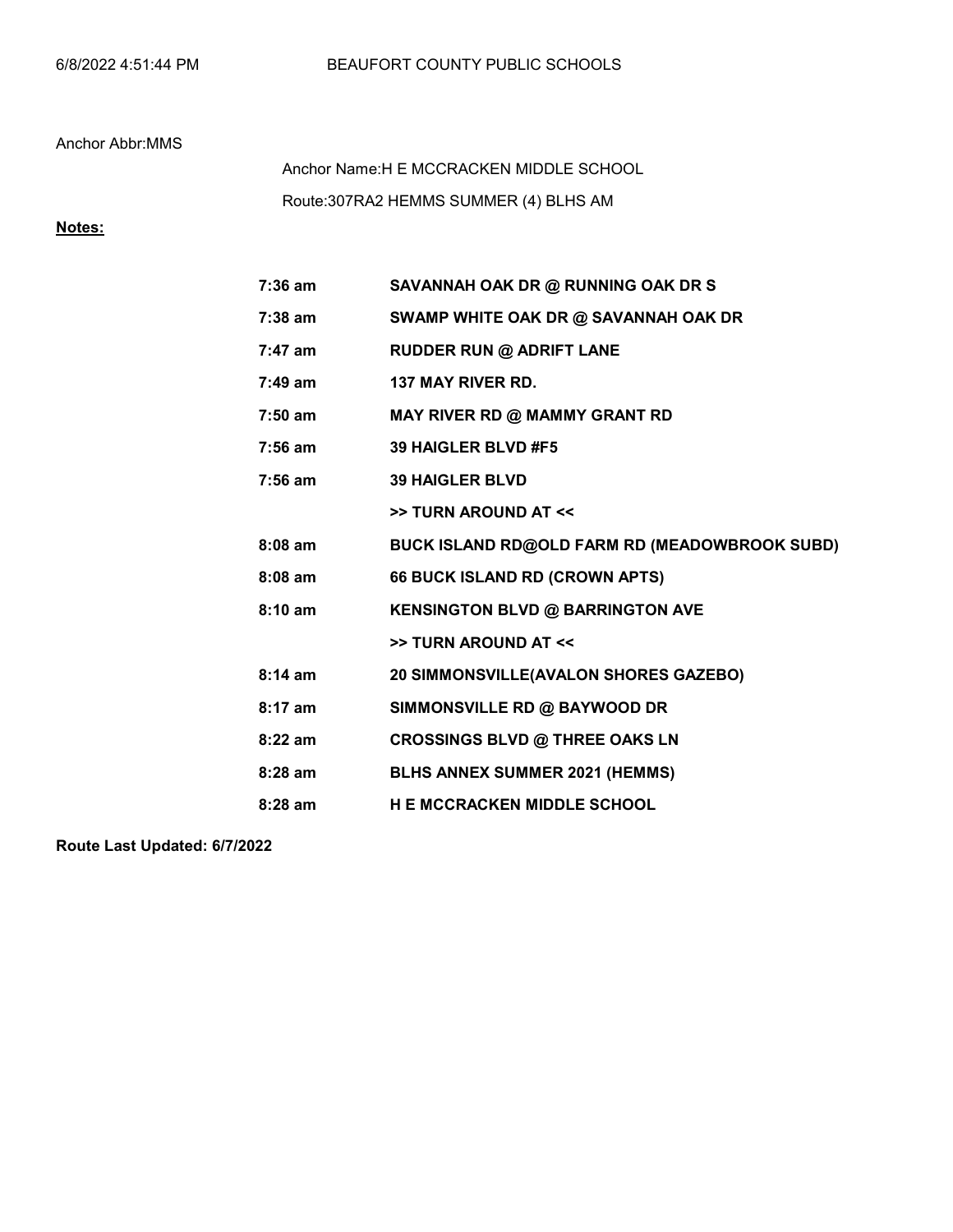Route:308RA2 BLHS SUMMER (5) Anchor Name:BLHS ANNEX SUMMER 2021 (HEMMS)

Notes:

| $7:41$ am         | <b>SHELL HALL DR@CHALMERS ST</b>              |
|-------------------|-----------------------------------------------|
| $7:45$ am         | <b>INSPIRATION AVE @ MONTAUK AVE</b>          |
| $7:58$ am         | BUCK ISLAND RD @ FERNBANK AVE (WELLSTONE APTS |
| $8:01$ am         | <b>224 SIMMONSVILLE RD</b>                    |
| $8:03$ am         | SIMMONSVILLE RD @ NEW MUSTANG RD              |
| $8:08$ am         | HIDDEN LAKES CIR @ PARK CIR                   |
| $8:12 \text{ am}$ | <b>GOETHE RD @ MARTHA BROWN CIR</b>           |
| $8:12 \text{ am}$ | <b>GOETHE RD @ NINTH AVE</b>                  |
| $8:13$ am         | <b>GOETHE RD @ LAUREL CT</b>                  |
| $8:16$ am         | PIN OAK ST@ABLE ST                            |
| $8:19 \text{ am}$ | <b>BRUIN RD @ PATRIOT LN (MAY RIVER APTS)</b> |
| $8:29$ am         | <b>BLHS ANNEX SUMMER 2021 (HEMMS)</b>         |

Route Last Updated: 6/8/2022